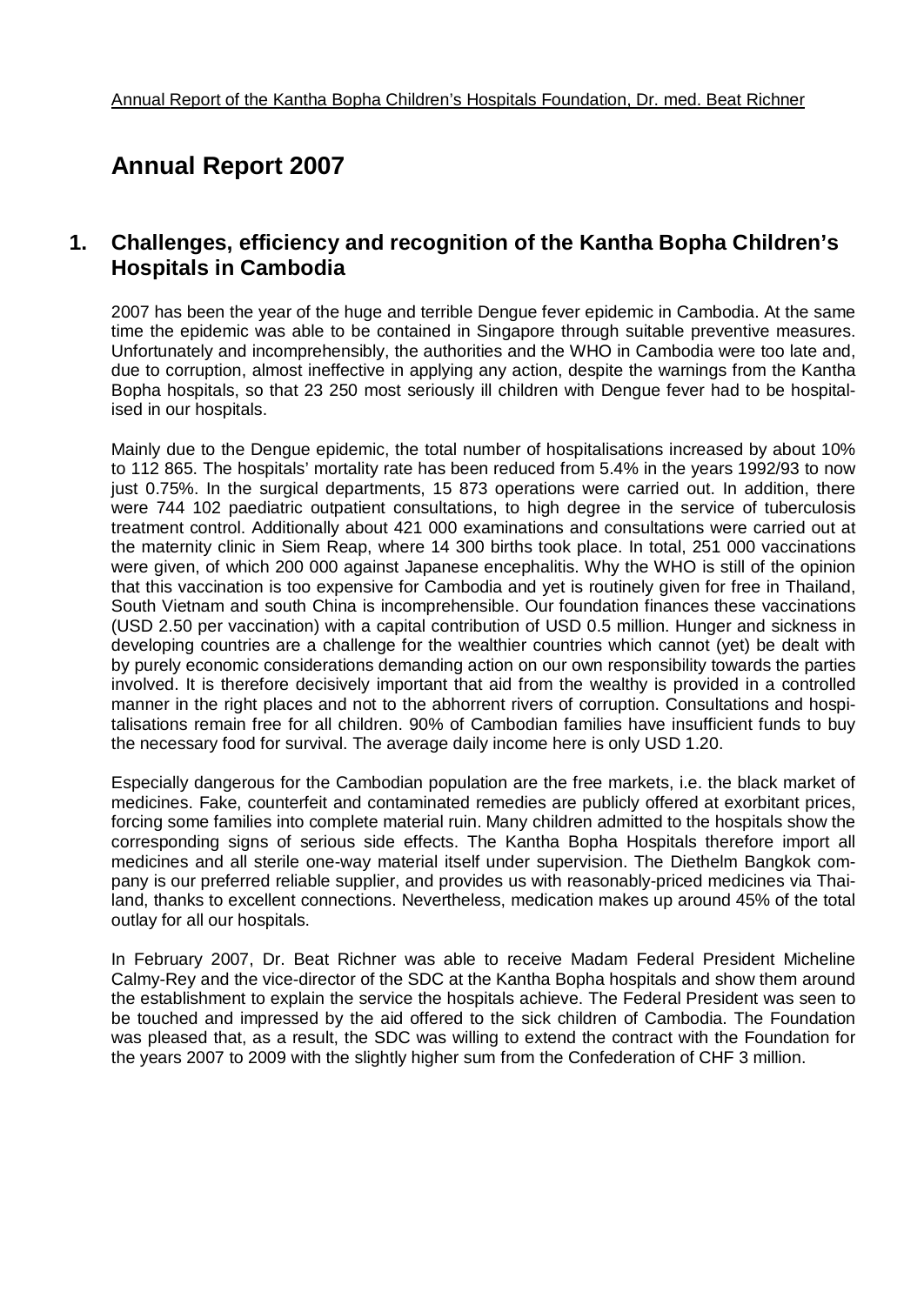In return, the King of Cambodia, Norodom Siahamoni, undertook an official visit to Switzerland in May 2007, thanking the Swiss donors and the Confederation heartily for their help to Cambodia. Norodom Siahamoni was received by the Swiss Federal Council in Berne and the town mayor of Zurich. Prof. Peter Forstmoser, chairman of the board of directors of Swiss Re both very kindly and in excellent manner arranged and led a reception at the Swiss Re Center for Global Dialogue in Rüschlikon. In connection with this, it should be mentioned that the Cambodian royal family is not particularly wealthy and does support the Kantha Bopha hospitals itself as far as possible. The royal family is an important force for the Foundation, since it portrays a symbol of Buddhist charity for the Cambodian population; the work of Dr. Beat Richner is thereby taken as the spirit and dignity of Buddha by them.

On December 29, 2007, the Kantha Bopha V Hospital in Phnom Penh was able to be ceremoniously opened to the Cambodian staff after only 12 months building time, in the presence of the King and the whole Cambodian government as well as a delegation of our Foundation Board. At the inspection, the King and the Prime Minister spoke intensively together for about an hour and also included Dr. Beat Richner as well as members of the Foundation Board in their conversation. They expressed their great gratitude for the hospitals' work.

### **2. The work at the Kantha Bopha I-IV hospitals**

The five statistics in the appendices (Global Admission, Global Consultation, Operated surgical cases, Dengue Haemorrhagic Fever, Global Immunization) give an impressive overview of the development of medical services in the past few years.

In 2007, 112 865 seriously ill children were hospitalised (1993: 5367). In the polyclinics 744 102 consultations took place (1993: 124 962). Because of the extreme Dengue fever epidemic in 2007, 23 500 childen were admitted (1995: 2681). 15 873 surgical operations were carried out (2000: 4635) and 251 520 vaccinations were performed (1999: 93 887).

At Siem Reap maternity clinic, built to prevent the transfer of HIV from mothers to their children, there were 14 300 births (10% increase to 2006). Only 7.5% of all births were by caesarean section, carried out as part of the AIDS prophylaxis. Only 3% of newborns needed to be hospitalised in the neonatal department of Siem Reap hospital. The Phnom Penh (Kantha Bopha IV) neonatal department, on the other hand, is always overflowing with serious cases (100-120 sick newborns), as the obstetrics in the regional hospitals and the corrupt private clinics in Phnom Penh are not run according to proper medical guidelines and these clinics have no neonatal departments attached to them, either.

The transfer to local medical training has led to the 2000 Cambodian staff being perfectly competent in running the hospitals. The University Children's Hospital Zurich under Prof. Felix Sennhauser provides excellent service for us, being prepared to regularly put lecturers for defined training modules at our disposal. This cooperation is an effective model for development aid with great humanitarian value, in our opinion, since the Cambodians receive the necessary know-how from the University Children's Hospital Zurich and the Swiss lecturers are able to experience and gauge the precise problems and possible chances in developing countries on a personal level.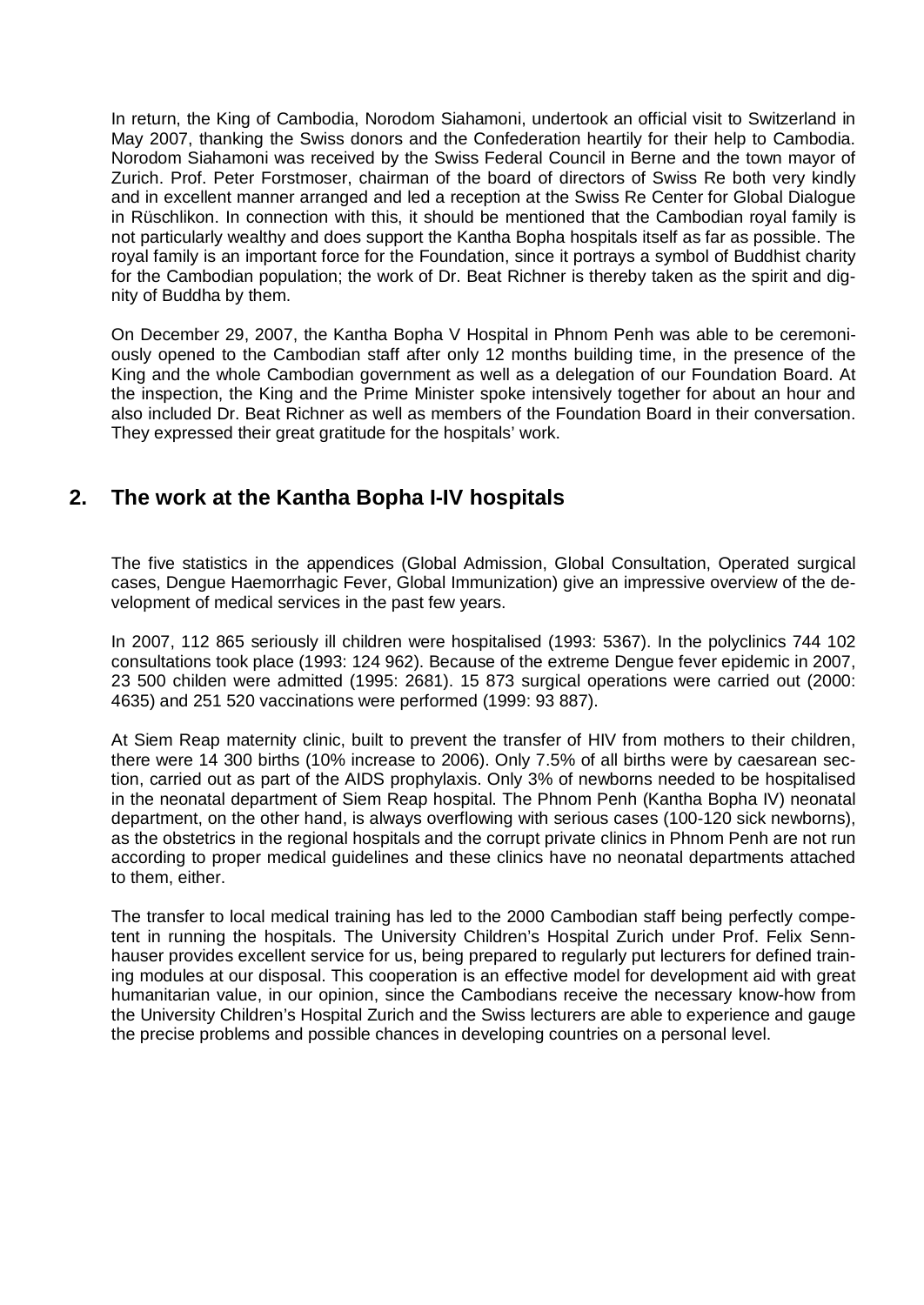Unfortunately, large-scale corruption in Cambodia is repeatedly a problem which destroys any chances the poor may have. In the hospitals, Beat Richner makes sure that no corruption is acceptable. In case of any breaches, the relevant staff member is immediately given notice and removed. According to confidential sources, private companies in Cambodia have no possibility of working without bribes, so that our Foundation must pay rigorous attention not to lose any money to corruptive forces. In this area, the Foundation holds a clear, hard line towards any staff, private organisation or the authorities in Cambodia.

The research project on tuberculosis together with the Infectious Diseases department of the University of Berne (Prof. Kurt Schopfer) has continued. In March 2007, an international symposium took place in Siem Reap about paediatric tuberculosis. It was made clear that the BCD-vaccination is not only useless but also dangerous, namely, that vaccinated children suffer much more seriously from tuberculosis than those not vaccinated. It is incomprehensible that the WHO and UNI-CEF continue to recommend the BCD-vaccination in developing countries. Participants at this conference were (et al) Prof. R. Zinkernagel from Zurich and Prof. H.E. Kaufmann from Berlin, who dedicated a chapter of his book on global epidemics and poverty to the Kantha Bopha hospitals in Cambodia.

### **3. Foundation Board and Management**

The Foundation Board met twice on January 29th 2007 and May 31st 2007. The Compensatory and Audit Committee met on April 2nd 2007. Once again, all business was conducted quickly and efficiently discussed and decided upon, thanks to the close work of the Foundation Board members at all times including other than during the meetings and thanks to the excellent work of Intercontrol AG. The auditing agency PricewaterhouseCoopers AG took care of our bookkeeping in Switzerland and Cambodia, where the muddy legal system concerning the securing of property (hospital buildings) requires attention. PWC also assesses and audits the administrative expenditure of the Foundation, which once again amounted to only about 6% in 2007.

The aims of the Foundation (good medical treatment for sick children in hospitals, training Cambodian staff, contribution to international medical research, prevention of corruption in the hospitals) were able to be achieved once more in 2007 due to the huge commitment made by Beat Richner and the many donations received.

The SDC and the Foundation signed a further contract for three years, whereby the Foundation is supported by a Federal contribution of CHF 3 000 000 annually. A sum of USD 2 000 000 annually continues to be contractually agreed with the Cambodian government.

The Federal Department of Home Affairs, which once more provided the Foundation's regulatory authority in 2007, confirms irreproachably rendered accounts and thanks the Foundation.

The Foundation Board resp. a delegation thereof took part in following events:

- Reception of the Cambodian King Siahamoni by Swiss Re in Rüschlikon and by the town mayor of Zurich on May 30th and 31st 2007
- Galashow of Circus Knie on May 30th 2007
- Annual General Meeting of Benefactor's Society on September 25th 2007 at the Hirslanden Clinic, Zurich
- Opening of the Kantha Bopha V Hospital in Phnom Penh on December 28th 2007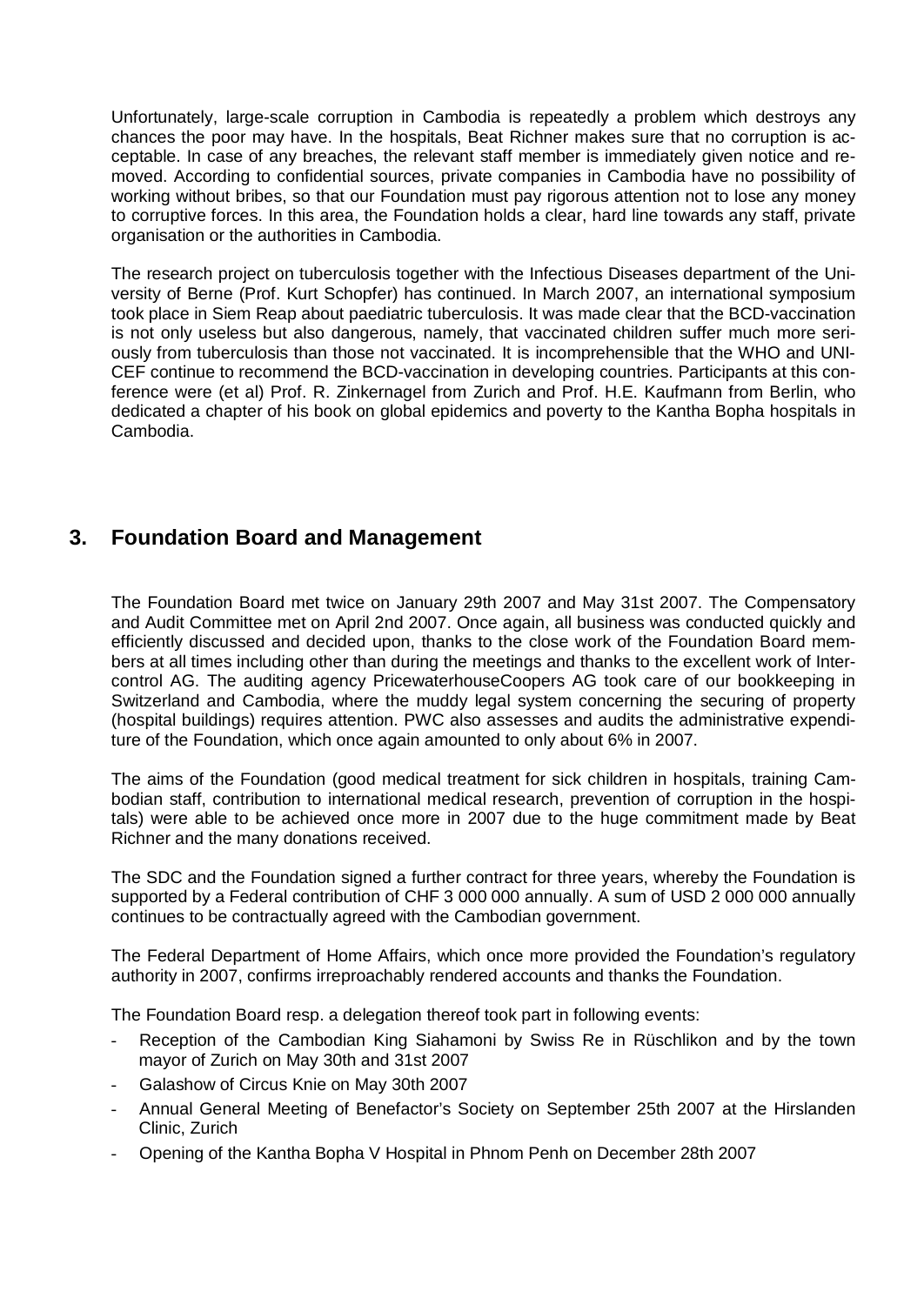## **4. Financial Concerns – Donations – Public Relations**

#### 4.1 Annual Financial Statement

The annual financial statement for 2007 closed with a resulting surplus of CHF 3 989 796 and total assets of CHF 17 788 120.13. It was once again carried out according to the recommendations standard of SWISS GAAP FER 21 and audited in the existing form by PricewaterhouseCoopers AG without restriction, who recommend the approval by the Foundation Board.

The net assets available to the Foundation are reduced by approximately CHF 4 million compared to the previous year, now CHF 15.5 million. The capital resources are immediately available as liquid funds. They do, however, only cover the running costs for only 7 or 8 months.

The large surplus in expenditure can be qualified and is due to the investments of total CHF 8.5 million (previous year CHF 2.8 million), which have been amortised.

The income statement for 2007 therefore shows costs for the renovation and extension of Kantha Bopha I and V of around CHF 6.9 million and the purchasing cost of land in Siem Reap of around CHF 1.6 million booked as operating expenses. The cash flow statement sheds light on all of the investment and financing processes. Due to the unstable political situation, the poor legal security and general business caution, the investments continue to be debited directly from the operating expenses.

Since the Cambodian laws forbid the purchase of property by a Swiss foundation, the three plots of land are held in trust for the Foundation by Dr. Denis Laurent, member of the hospital staff and French-Cambodian dual national. Written contracts confirm the corresponding trust situation.

The expenses for the infrastructure in Switzerland has risen from approx. CHF 1.8 million in the previous year to CHF 2.3 million, which is due to intensified and successful efforts in collecting donations. This position includes administrative costs such as advertisements, information technology, donation administration, thank you letters, bookkeeping and auditing costs and in 2007 and relative to the total of donations and grants came to only 6.86%.

This vital benchmark is audited annually by PricewaterhouseCoopers AG and is confirmed in a special report (see no. 5 of the annual report).

The total of donations and grants came to around CHF 31.7 million in 2006 rose to CHF 33.5 million in 2007.

#### 4.2 Donations

Happily, the CHF 24 million budgeted as regular donations was bettered by almost CHF 4 million.

Compared to the previous year, a moderate increase in the total of all donations and grants by about CHF 1.8 million or 5.6% has been resulted. The total income of CHF 33.5 million is only about CHF 0.6 million less than the present record year 2005, when it was CHF 34.1 million.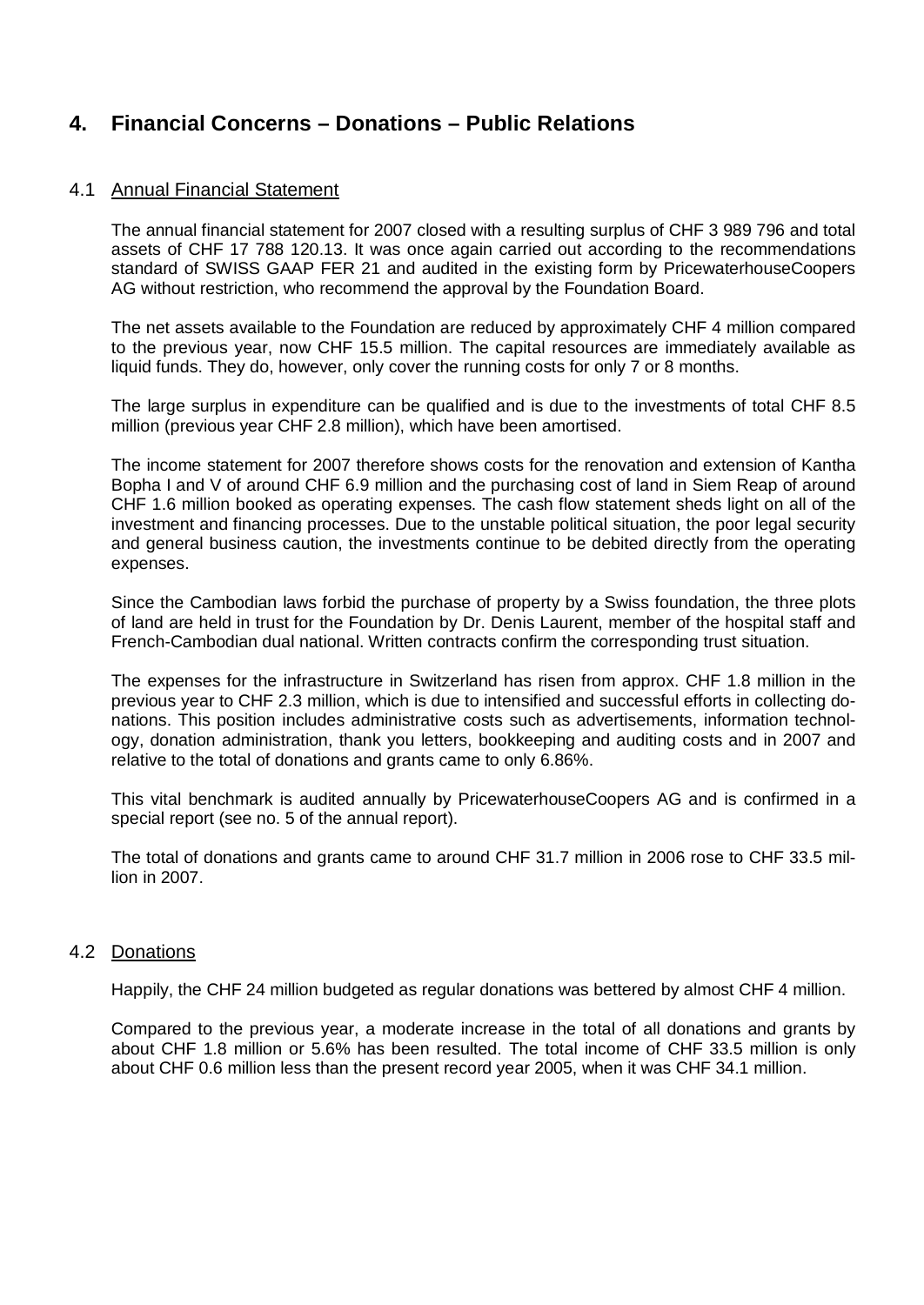Many thousands of donators from all over Switzerland have contributed to this excellent result. We have noticed that the amount of the average donation has risen.

The income from inheritances and legacies remain just as important at 11% of the total income.

The Federal contribution of CHF 3.0 million (previous year still CHF 2.75 million), as well as the contribution from the Cambodian government of approx. CHF 2 million account for only 15% of the total income. Over 85% of the total income is financed by private persons and non-state institutions.

Our work continues to enjoy a high degree of acceptance thanks to the quick and direct help given to the relevant children by the Swiss population. The incoming donations are not augmented and invested in stocks, property or other investments, but goes immediately to medical aid, meaning that the running of the hospital is ensured – without further donations – for 7 to 8 months.

#### 4.3 Public Relations

Apart from two mailings in March and November, two other campaigns were launched in 2007. In June 2007, the donators were informed about the present serious Dengue fever epidemic. Another donations campaign was launched for the 15th anniversary of Kantha Bopha in August 2007.

The filmmaker Georg Gachot made a documentary film on the same subject, which was shown on Swiss TV. The film, now available on DVD, has recently been sent to our most generous donators as a thank you for their support.

The photographer Martin Steiner, sponsored by an anonymous Swiss company, created a calendar for 2009 with very striking pictures from the Kantha Bopha Children's Hospitals in Cambodia. The calendar was presented to the public at the Knie-Gala of May 6th 2008.

An important key to communication are the regular and very well visited church concerts that Dr. Beat Richner does in the course of his short visits to Switzerland. In the past financial year 2007, Dr. B. Richner performed in the Einsiedeln Minster, Zurich Cathedral, the Jesuit Church in Lucerne, the Elisabeth Church in Basle and also in Geneva. A particularly important and impressive performance was that given as part of the exhibition "Angkor, Cambodia's divine bequest" at the Rietberg Museum Zurich.

As in previous years, the public were informed of current problems regularly through newspaper advertisements. The costs for these were only about 3% of total income.

Furthermore, Dr. Beat Richner gives a concert in Siem Reap every Saturday in the new conference building, which is heard regularly by tourists from all over the world. Apart from playing the cello, Dr. Beat Richner speaks about the work done and current problems. Twice a week, the Janine Hosking Australian documentary "Dr. Beat and the passive genocide of children" is shown.

It is thanks to the many foreign visitors that the 15-year work of the Children's Hospitals in Cambodia is increasingly well-known internationally.